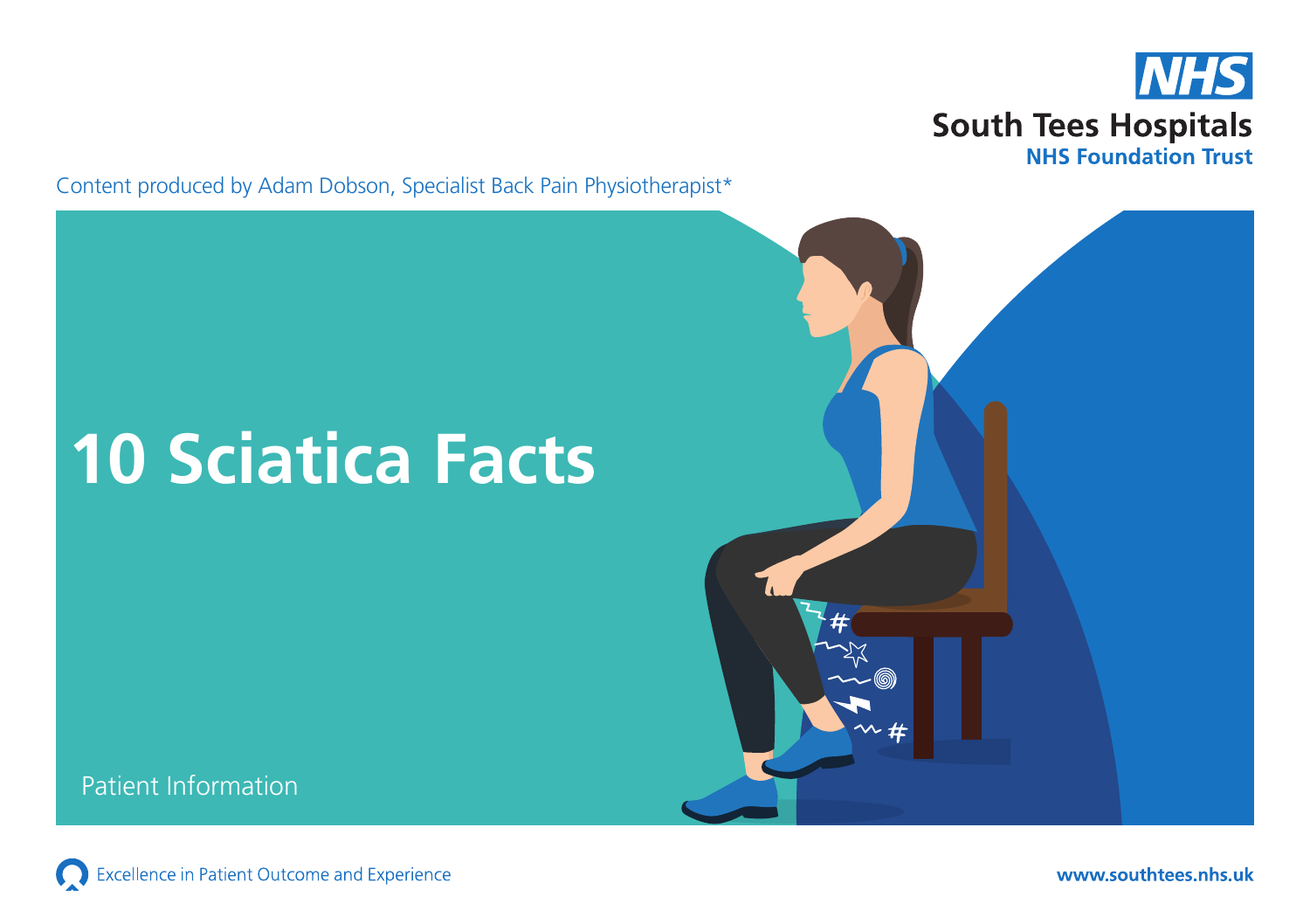

# **1 What is sciatica?**

#### **Sciatica is a term used to describe nerve pain in the leg that is caused by a problem in the lower back.**

The sciatic nerve is a large nerve that starts in the buttock and travels into the leg. This nerve is formed by smaller nerves known as nerve roots that enter and exit the spine in the lower back. Irritation of these nerve roots can cause pain in the buttock, thigh, calf and foot.

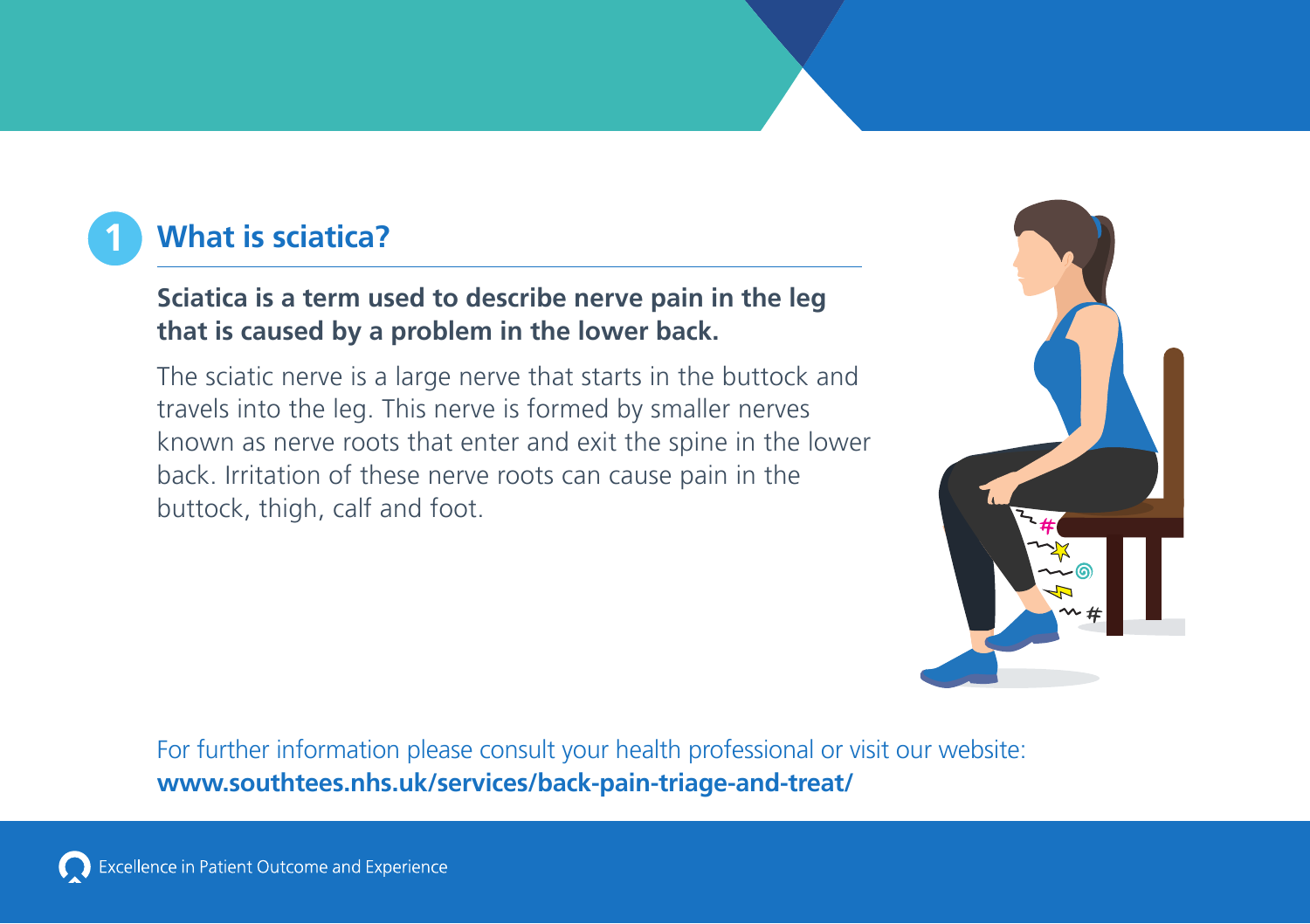# **2 What are symptoms of sciatica?**

**As well as pain travelling down the leg, people with sciatica can experience burning pain, electric shock type sensations and pins and needles.**

More unusual symptoms include a sensation of coldness and running water. This is because irritated nerves send more signals. Some people may also experience numbness or muscle weakness in the leg. This is because some signals in the nerve can be blocked.



For further information please consult your health professional or visit our website: **www.southtees.nhs.uk/services/back-pain-triage-and-treat/**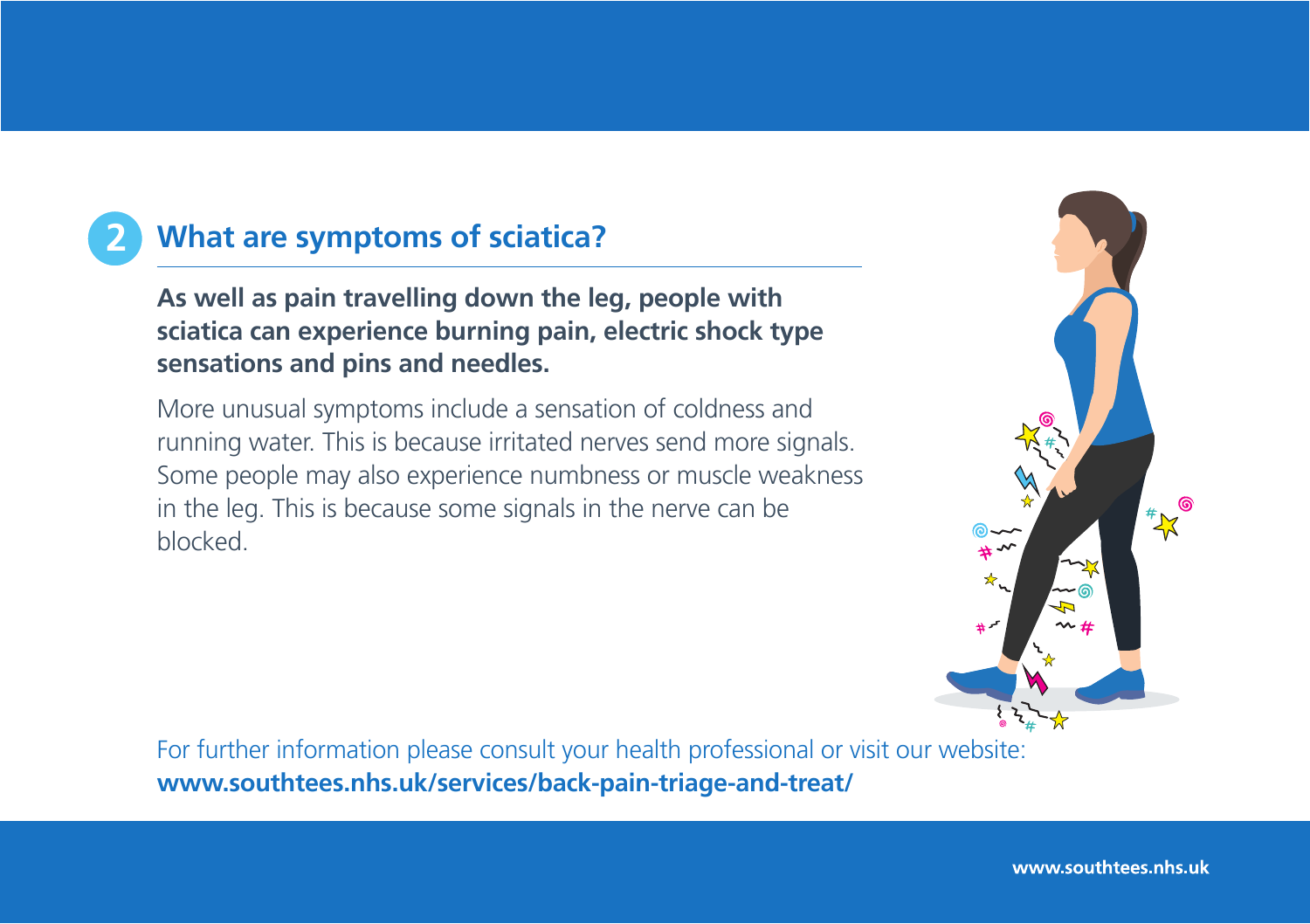# **3 What causes sciatica?**

**Anything that irritates a nerve root can cause sciatica.** A common cause of irritation is compression associated with disc related changes\*. The good news is that nerve roots are resilient, they nearly always have wiggle room and some disc related changes shrink over time allowing nerve roots to recover. In some cases, nerve roots are irritated by inflammation without any compression and this can be just as painful. **Importantly, not all disc related changes will compress or irritate nerve roots. Many people of all ages have disc related changes but do not experience any pain.**

\*Discs are tough circular structures that separate the bones of the lower back. They attach strongly to the bones meaning they cannot 'slip'.

#### **Pain can also be influenced by general factors such as reduced sleep, stress and emotional wellbeing.**

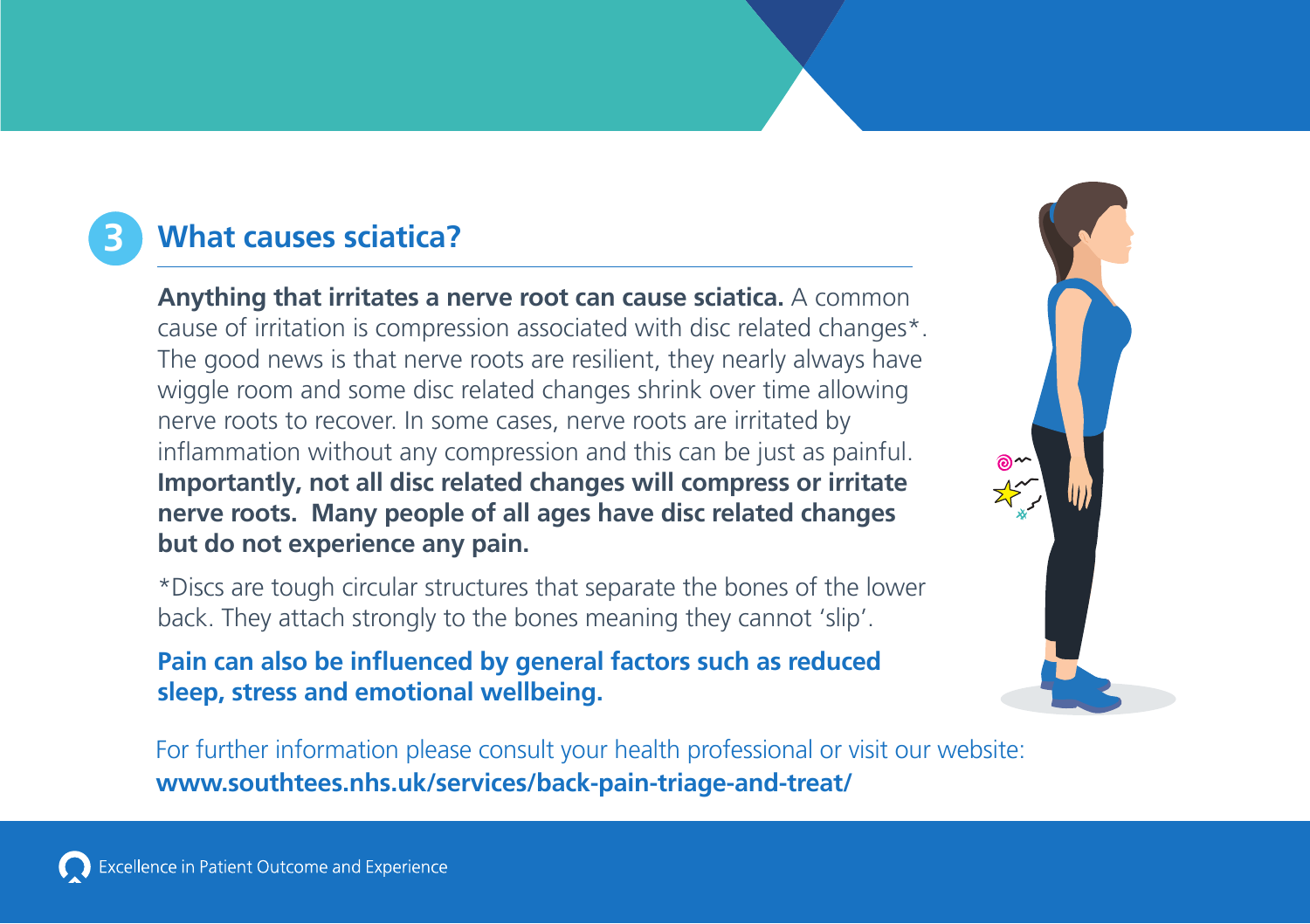# **4 Who gets sciatica and how long does it last?**

### **Sciatica affects people of all ages but is most commonly seen in forty and fifty-year-olds.**

Pain is usually worse in the first few weeks and reduces the most over the first few months. At twelve weeks, about half of people with sciatica will have significantly improved. At a year, three quarters of people with sciatica will have recovered. For a group of people though, pain may not improve as expected or recovery may take a long-time. This is because people adapt and cope in different ways.



## **Discuss how you can assist recovery with your health professional.**

For further information please consult your health professional or visit our website: **www.southtees.nhs.uk/services/back-pain-triage-and-treat/**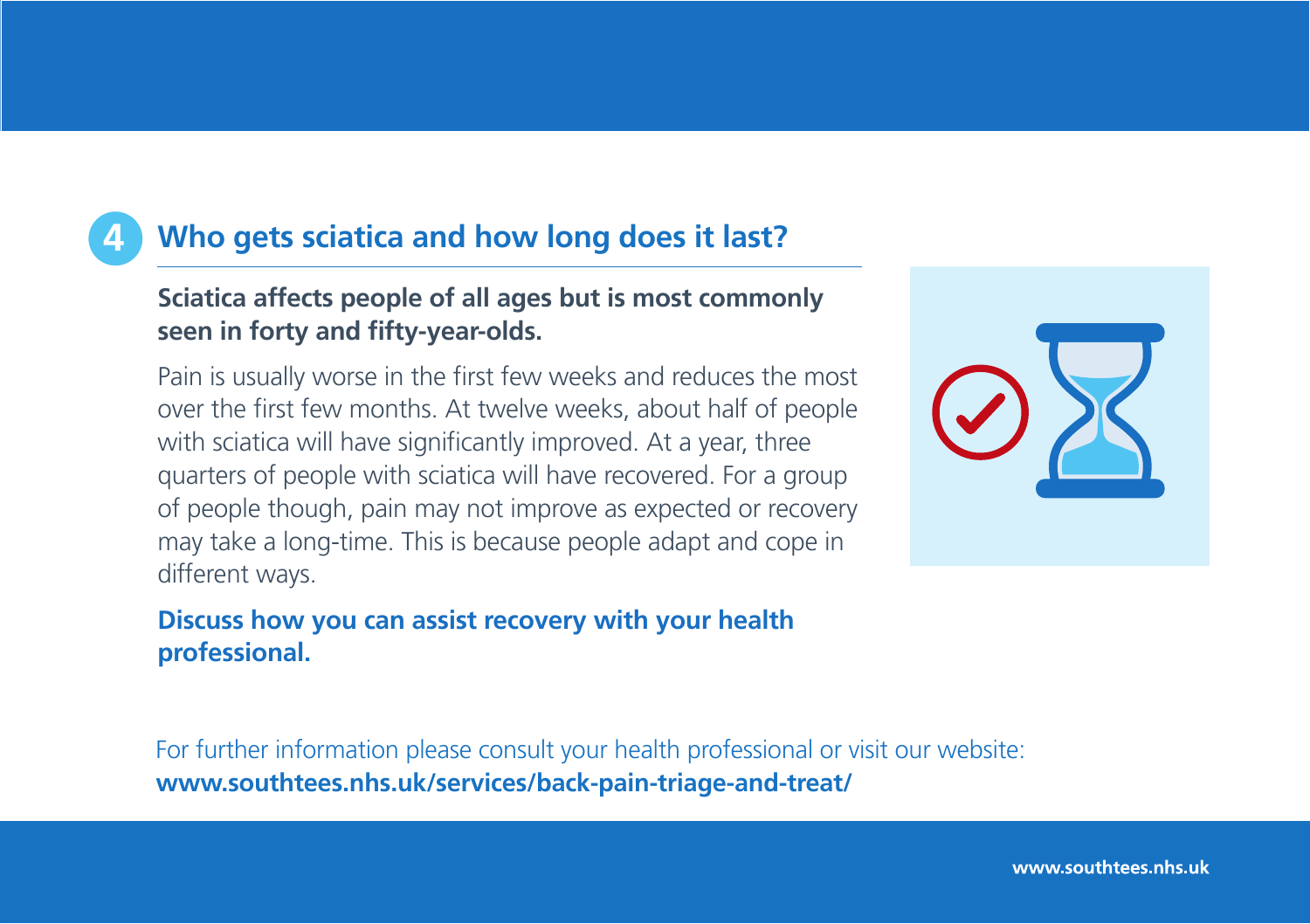# **5 How painful is sciatica?**

**Sciatica symptoms range from mild to severe and can vary from day to day.** Symptoms can be intense, unpredictable and very distressing. This can be very scary, but sciatica is rarely dangerous.

Symptoms can be all consuming. It can be tough to focus on other things. Whilst being supported to manage pain, try to maintain things that bring value to your life. This might include things like going for a walk on the beach, playing with grandchildren, going for a meal with a friend or staying in work. This may be difficult at times but it can help with coping and emotional wellbeing.

### **Discuss any worries you have with your health professional.**

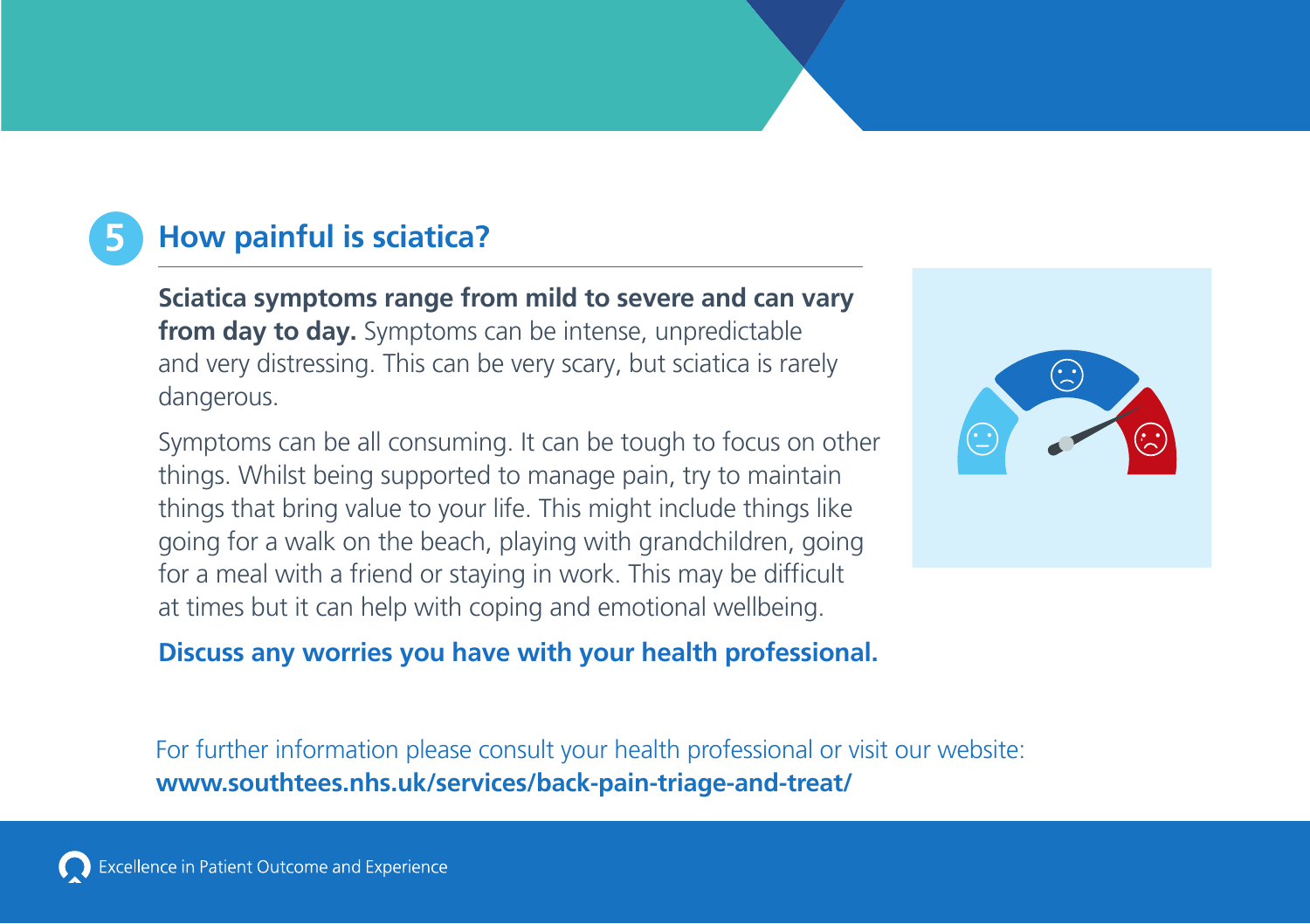# **6 Do I need a scan to diagnose sciatica?**

#### **Scans are not usually required to diagnose sciatica.**

Sciatica is a clinical diagnosis based on history, symptoms and physical examination. In many cases scans do not influence treatment plans. For a small group of people with sciatica, scans are appropriate as a part of surgical planning or when considering a specialist nerve injection.

Scans are also appropriate when we suspect a person's pain is due to a serious medical condition. Thankfully, these conditions are rare and an assessment with your health professional will help determine if you require a scan.

### **Discuss any concerns you have with your health professional.**

For further information please consult your health professional or visit our website: **www.southtees.nhs.uk/services/back-pain-triage-and-treat/**

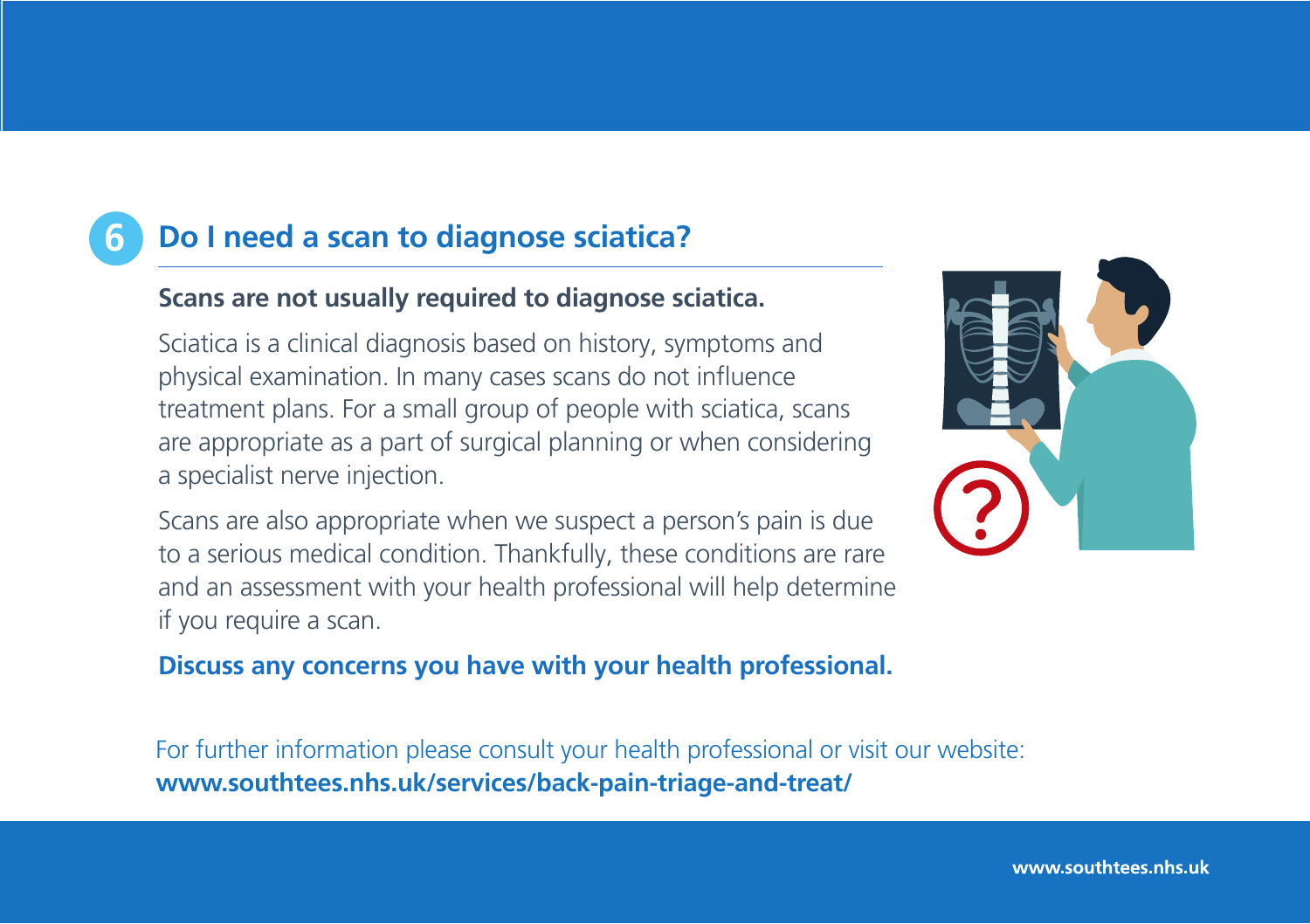# **7 Is the pain travelling down my leg sciatica?**

Only 8-10% of back related problems are thought to be truly nerve related. Pain from sensitive muscles and joints of the back and hip can also cause leg pain.

## **Your health professional can carry out a physical examination to find out if you have sciatica.**

Although very rare, sciatica can be a symptom of a more serious condition. Please check our webpage on cauda equina syndrome for further information or speak to your health professional.

https://www.southtees.nhs.uk/services/back-pain-triage-and-treat/ patient-information-educational-resources/cauda-equina-syndrome-ces/

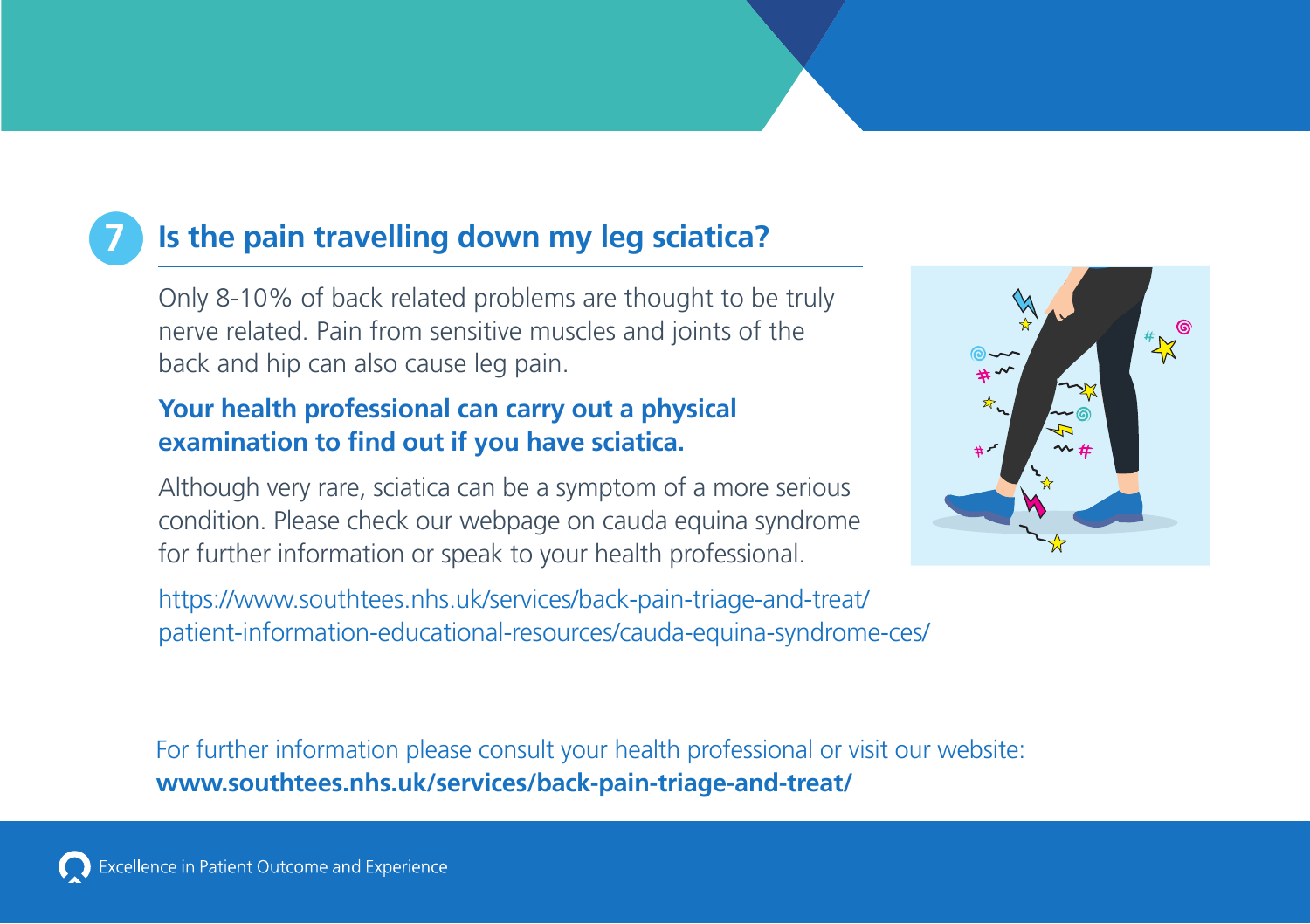# **8 Sitting and sleeping with sciatica**

#### **People with sciatica often find sitting, sleeping or driving postures painful.**

Maintaining these postures is not harmful but during times of intense pain it can be helpful to explore different postures or move more regularly.

**As pain becomes more tolerable, it can be helpful to relax, move and explore a variety of postures as a part of recovery or rehabilitation programme**.



For further information please consult your health professional or visit our website: **www.southtees.nhs.uk/services/back-pain-triage-and-treat/**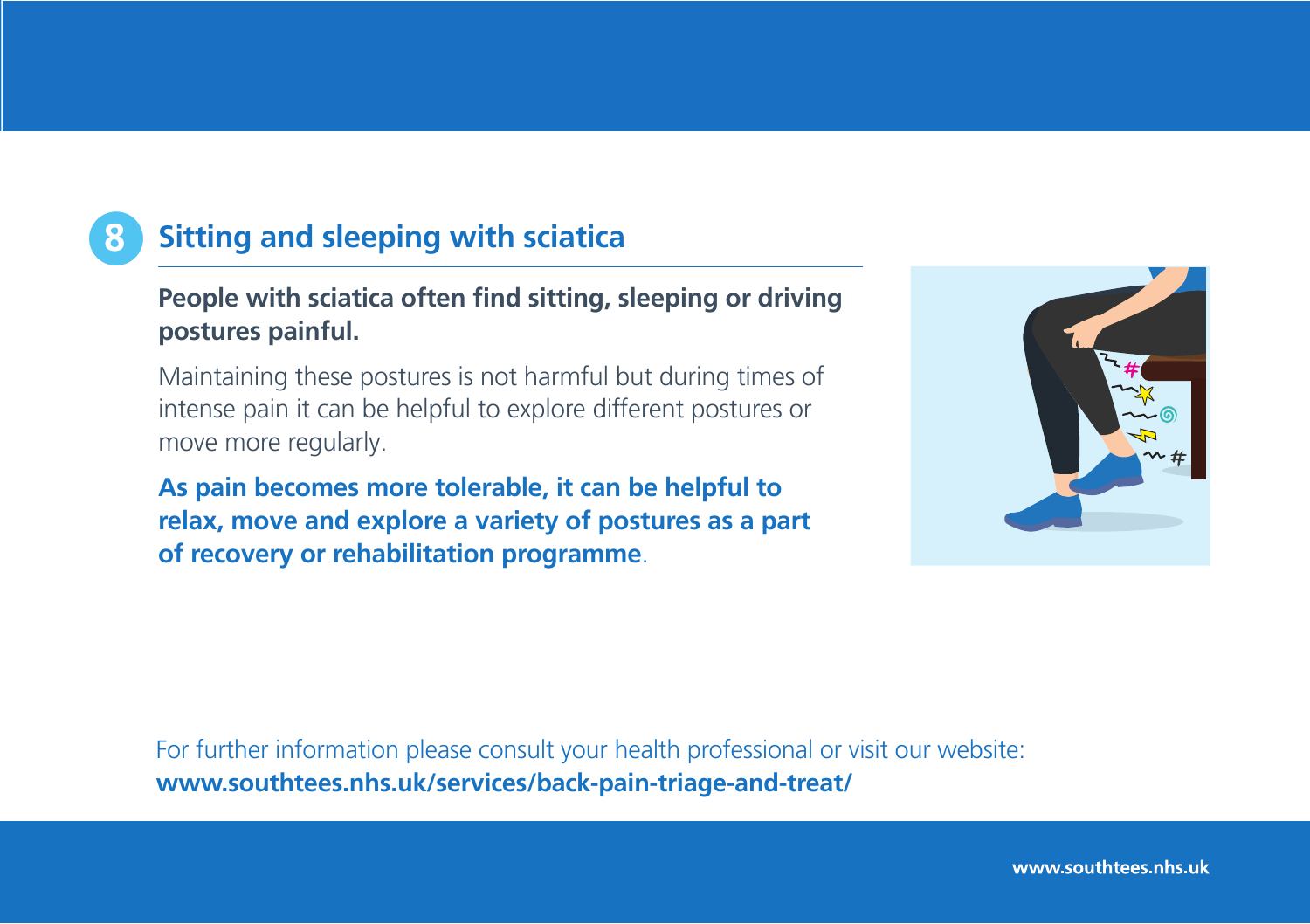# **9 Exercising with sciatica**

#### **When pain persists, it is common that nerves become sensitive to movement.**

While it can be sensible to rest to begin with or during a flare-up, exercising in a gradual, progressive way is safe and helpful. For many people it helps reduce inflammation and helps to maintain function.

**There is no best exercise for people with sciatica so choose activities which you enjoy. The aim is to perform a tolerable level of activity a number of times per week. Examples include a walking programme, swimming, gym or a specific rehabilitation programme offered by a health professional.** 

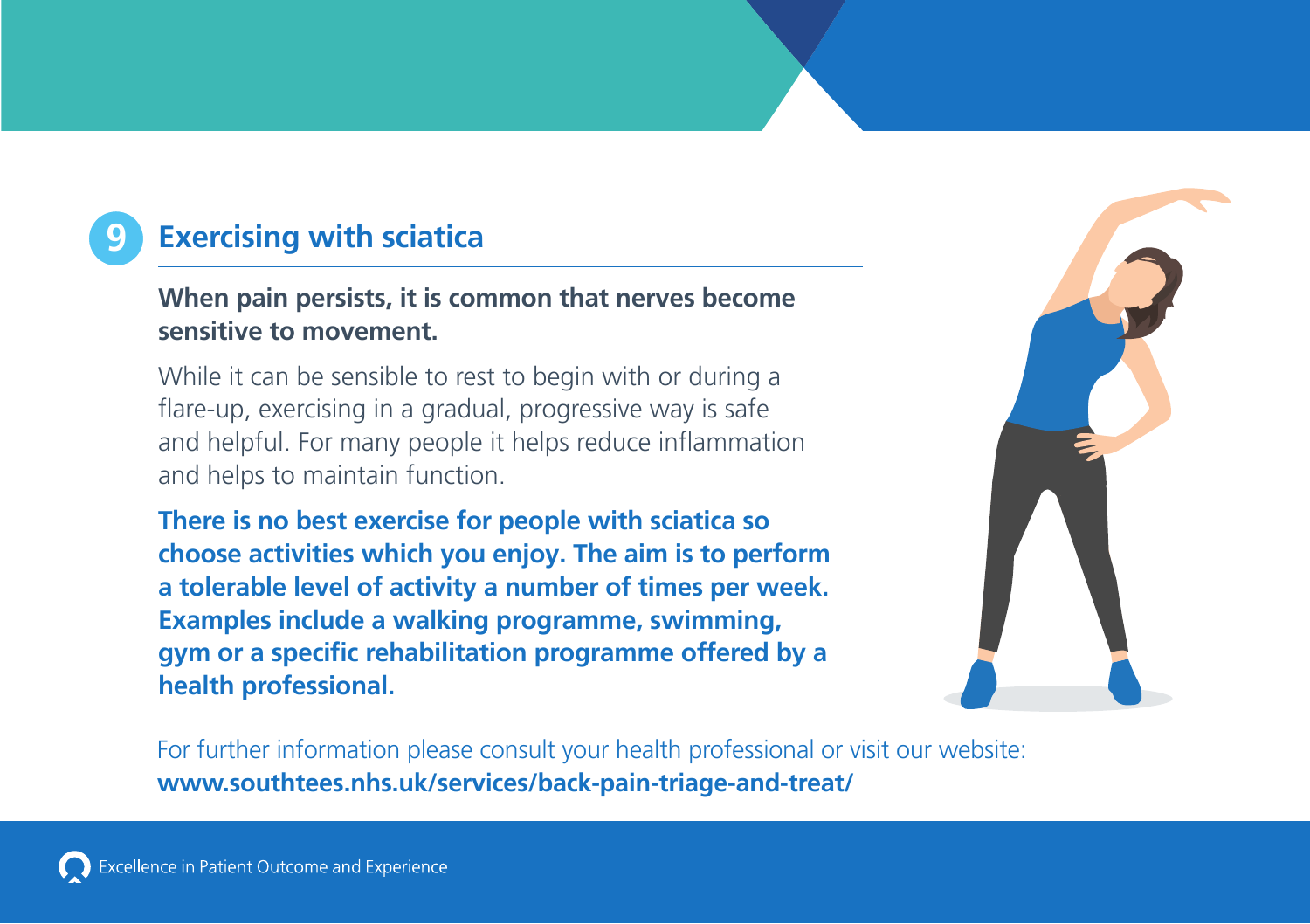

# **10 How is sciatica managed?**

### **There is a range of management options available for people with sciatica.**

These include time to recover, exercise, lifestyle advice (e.g smoking cessation, weight management) and pain relief medicines. In a small group of people specialist nerve injection or surgery may be discussed.

**Discuss management options with your health professional.** 



For further information please consult your health professional or visit our website: **www.southtees.nhs.uk/services/back-pain-triage-and-treat/**